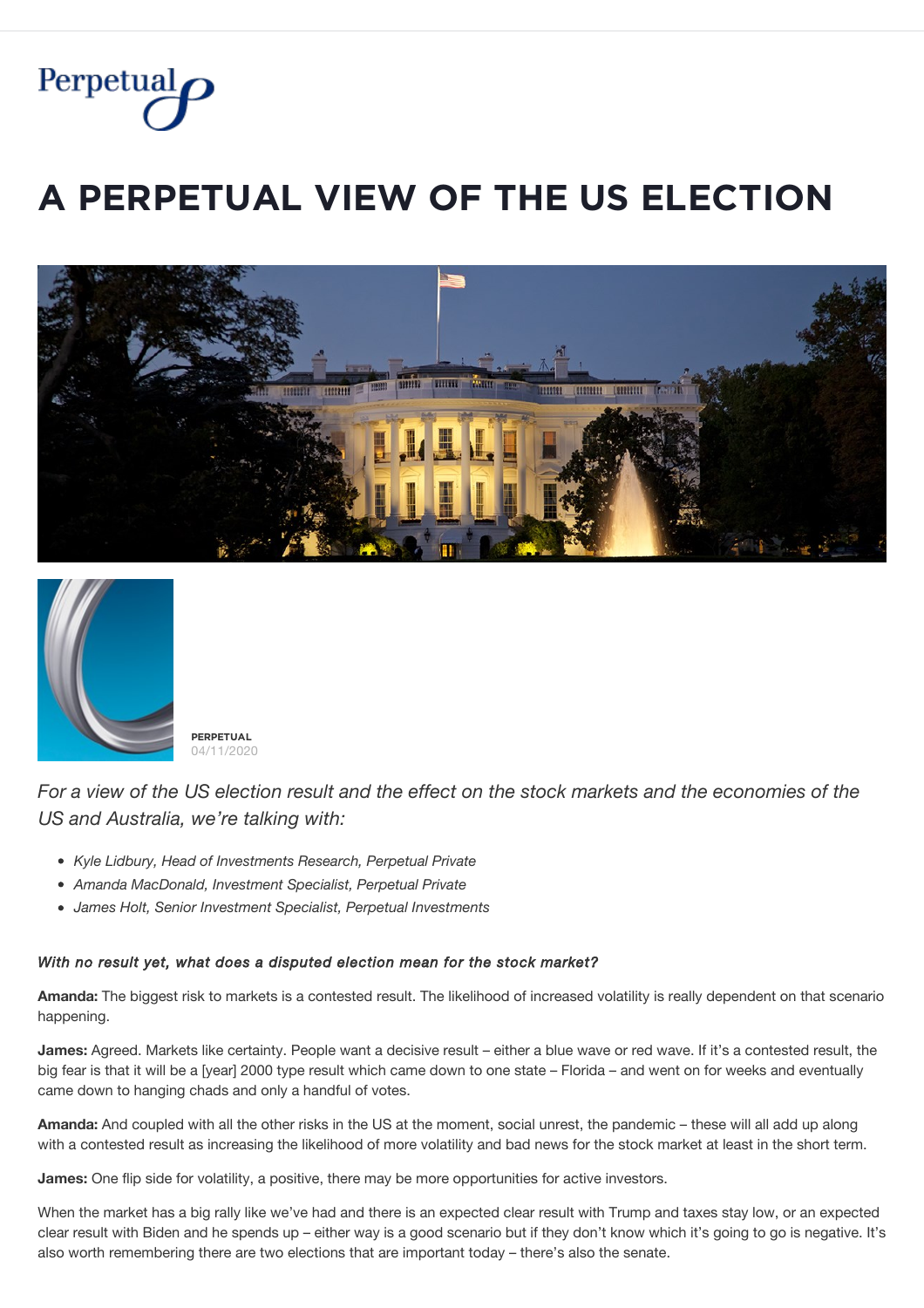**Kyle:** With a split vote between the Presidency and the Senate could also increase uncertainty as legislation is stalled in the senate.

#### *Would a Democrat or Republican victory be better for the stock market in 2021?*

**Kyle:** One thing to remember is that the US stock markets is pretty divergent to all markets, including the Australian market, at the moment – and largely to do with technology. That is one of impacts of the COVID-19 crisis, which have made real winners and losers from the crisis. Certainty around earnings for tech stocks on the US market is driving their valuations up and up, while other sectors – without that certainty of earnings – have not performed well.

One thing that is really affecting us [Australia] from a 'future prospects' perspective is the current state of the Australia-China relationship, which is poor. You've seen several industries come up against fairly hefty barriers, including copper, barley and now even lobsters. Education and tourism are also affected – both top 5 exports for our country. Our strength is iron ore, which so far has not been affected.

Together with these other industries, there's no doubt this helped us through the GFC and why we avoided a recession. The risk of lack of Chinese support, that's more of a headwind for us that the US election.

As a result of the US election, I don't see there will be much change from the US perspective. The China trade war – the hemming in of China has bipartisan support and won't really change as a result of who gets in.

**James:** Over the long term it doesn't matter who is the President. For over 200 years, the country has thrived under different presidencies. In the short term, Biden might give the economy a net boost – if there's a clear result one way or the other, the markets will move on pretty quickly.

**Kyle:** One thing to note is that the tech stocks have dimmer prospects under Biden. There are elements of the Democratic party that want to break up those companies.

**Amanda:** Generally, with less pressure from regulation [than] under a Biden presidency Tech stocks will likely continue their divergence from the rest of the market.

**James:** Tech stocks are pretty richly priced anyway, even before COVID; and they've come out of COVID-19 pretty even more so from that perspective it's worth noting that once you get these elections out of the way things return to basic fundamental, they're probably ripe for rotation.

#### *Do politics really matter when it comes to stock market performance after an election?*

**Amanda:** The year after an election the incumbent president tends to show a more positive return.

**Kyle:** Historically, evidence points to returns being better under a Democrat presidency – but with a split congress.

**James:** True - we saw that in the late 90s when Bill Clinton was President. Republicans were in control of congress and cut spending and kept tax low and Clinton was the President acting as centrist between the left-wing Democrats and the right wing Republicans. Funnily enough if the Democrats win the Presidency and the senate stays Republican that might be the best result as businesses can take more confidence that there will be fewer changes in the law and be more confident to invest and get on with business.

## *Democrats and Republicans will take the US economy in different directions. What should we look for and what market sectors will benefit from a Democrat or Republican victory?*

*Kyle:* There's a lot that will be similar, but there are some differences. Both candidates have stated a desire to spend on infrastructure for example. However, Biden has said it will be around green initiatives such as renewables and environmental. Some stocks have rallied quite strongly on that prospect.

In terms of trade, there won't be a significant amount of difference as we've talked about that.

Trump has talked a lot about bringing jobs back to America, but he's been less successful on that than he might like to think despite the tariffs and other things. There's a lot of data that says there was economic stimulus but it was largely through the tax cuts that were passed, but what that did was hide a contraction that you saw from the reduction in trade as a result of the trade war.

Even thought the economy grew – it could have grown much more strongly if there was more harmonious trade.